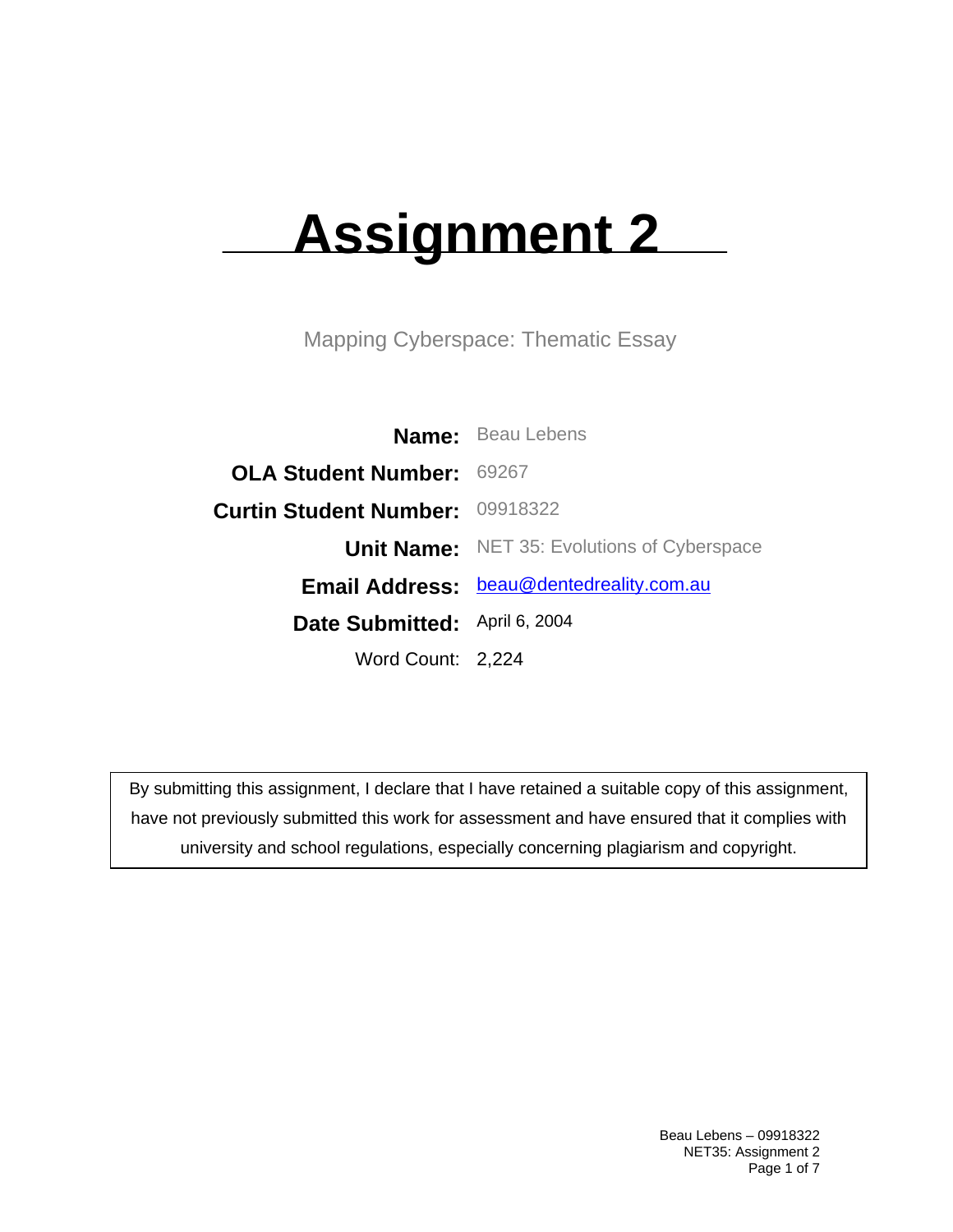## **Finding Cyberspace**

Everyone wants a piece of cyberspace, because there is so much happening there, so much potential. But where, and even what, *is* cyberspace? Do we even understand what we are dealing with? Would we even know if we had a piece of it already, considering that we don't really know what it is? This paper will look at the contemporary perception of cyberspace and attempt to outline the elements which have lead to this understanding. It will briefly discuss the Internet and its relation to cyberspace, and also consider some other, possibly more accurate, definitions of cyberspace. To build up a definition of cyberspace, we need to consider some of the major influences on our understanding of what it is and where it came from.

The most obvious contribution to a definition of cyberspace is that of William Gibson's defining work, *Neuromancer* (1984), which first offered the term, and a description of what this 'cyberspace' was.

"A consensual hallucination experienced daily by billions of legitimate operators, in every nation, by children being taught mathematical concepts... A graphical representation of data abstracted from the banks of every computer in the human system. Unthinkable complexity. Lines of light ranged in the nonspace of the mind, clusters and constellations of data. Like city lights, receding."

Gibson's definition conjures obvious images of what we now call virtual reality, of immersive information worlds through which our 'character' or 'avatar' navigates. This perspective is supported by popular science fiction movies such as *Hackers*, *The Lawnmower Man* and *The Matrix Trilogy*. In all of these movies, the interactive medium used for transactions and communications is presented as a far more immersive environment than is currently available. This idea of a fully-immersive virtual reality is accepted as an inevitable backdrop for future computer interactions, and by most, is seen as the pinnacle of the definition of 'cyberspace'. Since this environment is not actually available today however, practical definitions of today's cyberspace are required.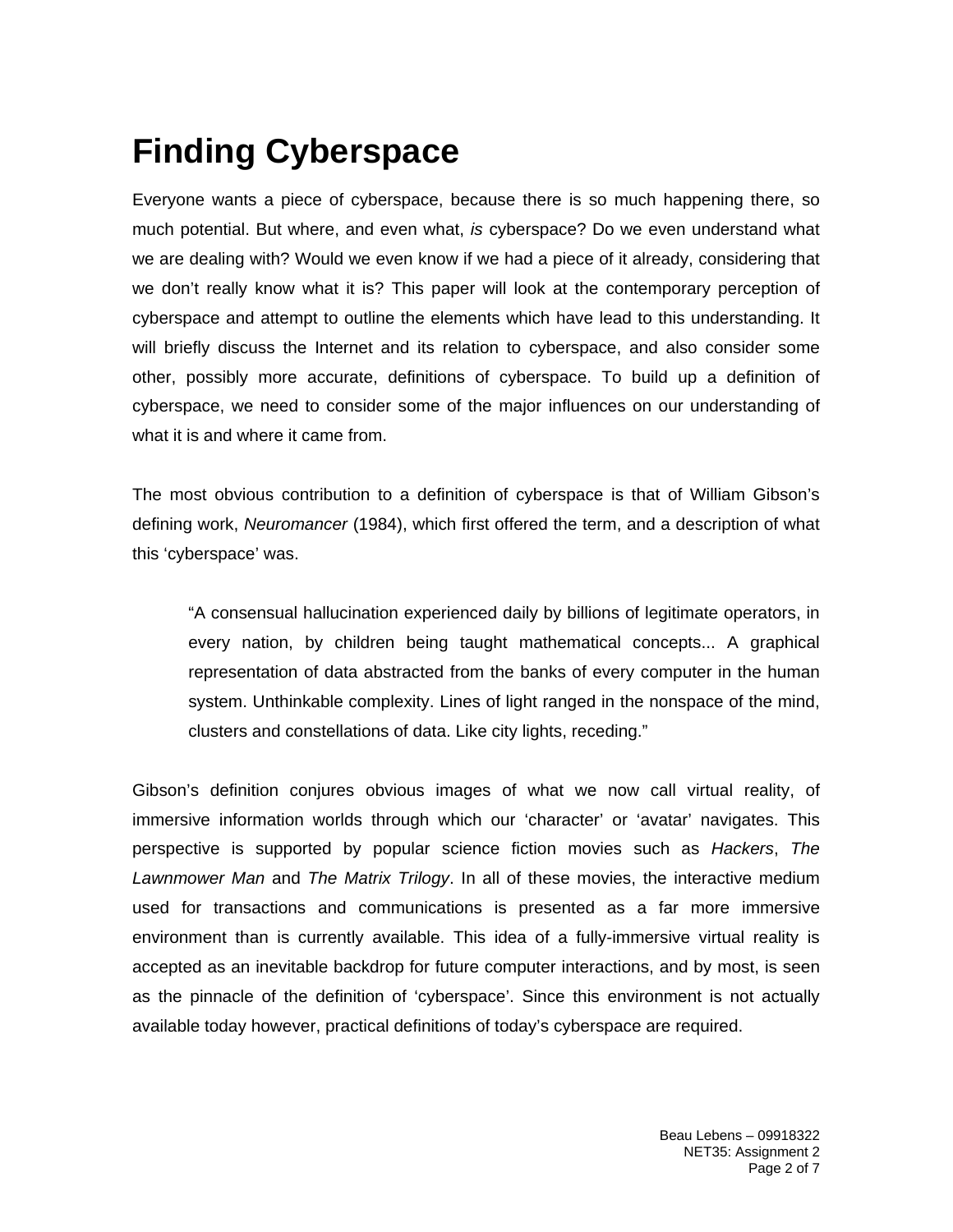"[T]he various information resources that are available through computer networks and the Internet" says GetNetWise (n.d.) of cyberspace, offering what appears to be the commonly-accepted definition of the current iteration of cyberspace. Within this definition, we are not dealing with three-dimensional representations of information, or even "clusters and constellations of data" (Gibson, 1984), we are dealing with mainly text-based communications, supplemented with mostly still images. Interaction is limited to requestresponse, a click here, a drag there, a document-based world. This cyberspace is hardly the Matrix described in the movies of the same name, and yet it is accepted as a precursor to that inevitable, immersive, virtual world. So what has tied these two seemingly unrelated concepts together? The Internet and Virtual Reality. Both computer-based manifestations, both constructed environments which humans have built entirely for themselves, to suit their own purposes.

Computers, and especially the Internet, are presented by mainstream media as places that miracles happen. The entire process of computer mediated communications is portrayed as something of a mystery, where one person acts in one location in a certain way, and amazingly, another person, in an entirely different place, can view the results of those actions and even act in return to create a complete interaction of some sort. This mystery and intrigue has masked the technical level which accounts for this miracle in terms of bits and bytes, being split and sent from one end of a communication, moving around a decentralized network to be reconstructed at the other end and presented to another party according to rigid rules of data presentation. With the mystery of this transaction in tact however, we have been lead to believe that anything is possible on the Internet, just give it time. They said that we'd be able to communicate with people all around the world for the cost of a local phone call, and although most of us do it using text rather than speech, it happens all over the globe today. They told us that we'd be shopping on the Internet, and along came eBay ([http://www.ebay.com/\)](http://www.ebay.com/) and Amazon (<http://www.amazon.com/>) to give us just that. They told us that we'd interact in completely three-dimensional environments which reacted dynamically to our actions… and yet e-mail continues to be the main use of the Internet (Nielsen//NetRatings, 2004).

For the purposes of discussion, let's take today's text-based Internet as being at least the core of our subject of analysis. This environment has grown over the years, being molded slowly by our intentions, technologies and desires to communicate with each other as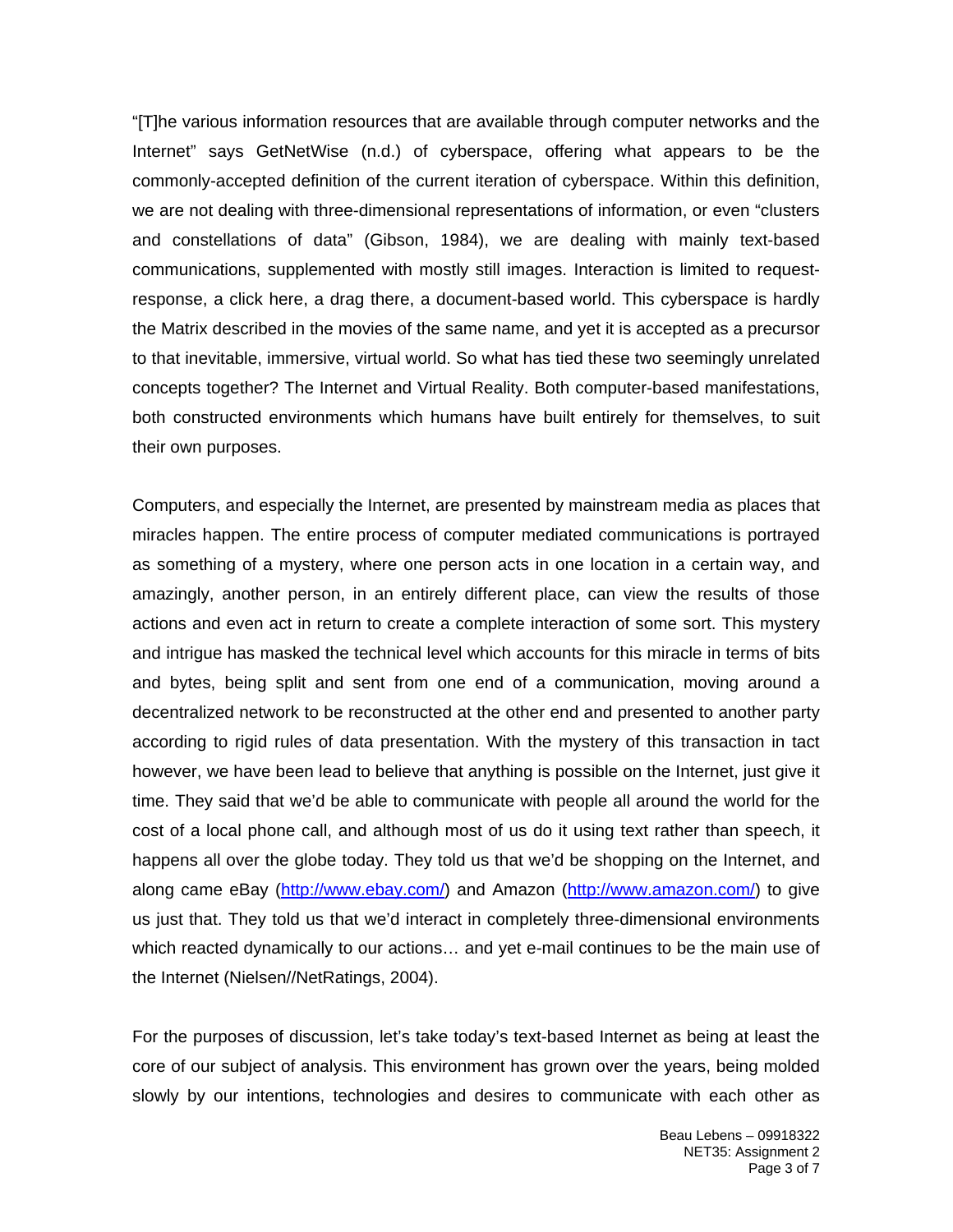simply as possible. Growing from the very first networked computer systems, personal communication became possibly the main driving force in the creation of new and improved technologies and virtual environments on the Internet. Personal communications drove the original development of the Internet, hi-jacking it from its original goal of creating a fail-safe control system in the event of nuclear war, and turning it into a network ideal for supporting distributed communications such as email and mailing lists (See more in Chapter 7 of *Netizens: An Anthology*, by Ronda and Michael Hauben). There can really only be one 'internet', since all networks which can be connected together can be said to be a part of that global internet. Perhaps because of this reason, we pin our hopes of an immersive cyberspace on the Internet that we know today.

What of the mobile phones we use daily? Or of the games played on computers for hours on end, linked up with other players around the world? Are these a part of this cyberspace we imagine ourselves as creating? These indirectly connected virtual worlds are given less credit than they are due in their alteration of our perception of what cyberspace is, and what it can become. Today's computer games (especially first-person shooters and roleplaying games) are the closest things we have to immersive virtual reality for the masses. They allow us to step into a created world for a short time and live through the body of an artificial character. Breeze discusses the community and immersion in online gaming in *Quake-ing In My Boots* (1997). She says that participants in the Quake gaming community are immersed in their world so heavily that they physically react to events in the game world (moving to avoid projectiles) and show a sense of loyalty to their clan companions. The perception is that there is a level of reality there, even though it exists through an entirely constructed world of ogres and 'bad-guys'. And those mobile phones? They provide us with an ever-present, always-on connection to the cyber-world. They tie us to other people across the city and across the globe, while also giving us the ability to check email, look up information and generally lead an electronic existence. A team at Lancaster University in the UK found that mobiles are quickly becoming an important part of life, and that they "are likely to remain and increasingly become the one device that people are unwilling to live without" (Wakefield, 2003). Do these phones and the games we play form a part of cyberspace?

If we are accepting that today's cyberspace is "the various information resources that are available through computer networks and the Internet" (GetNetWise, n.d.), then we can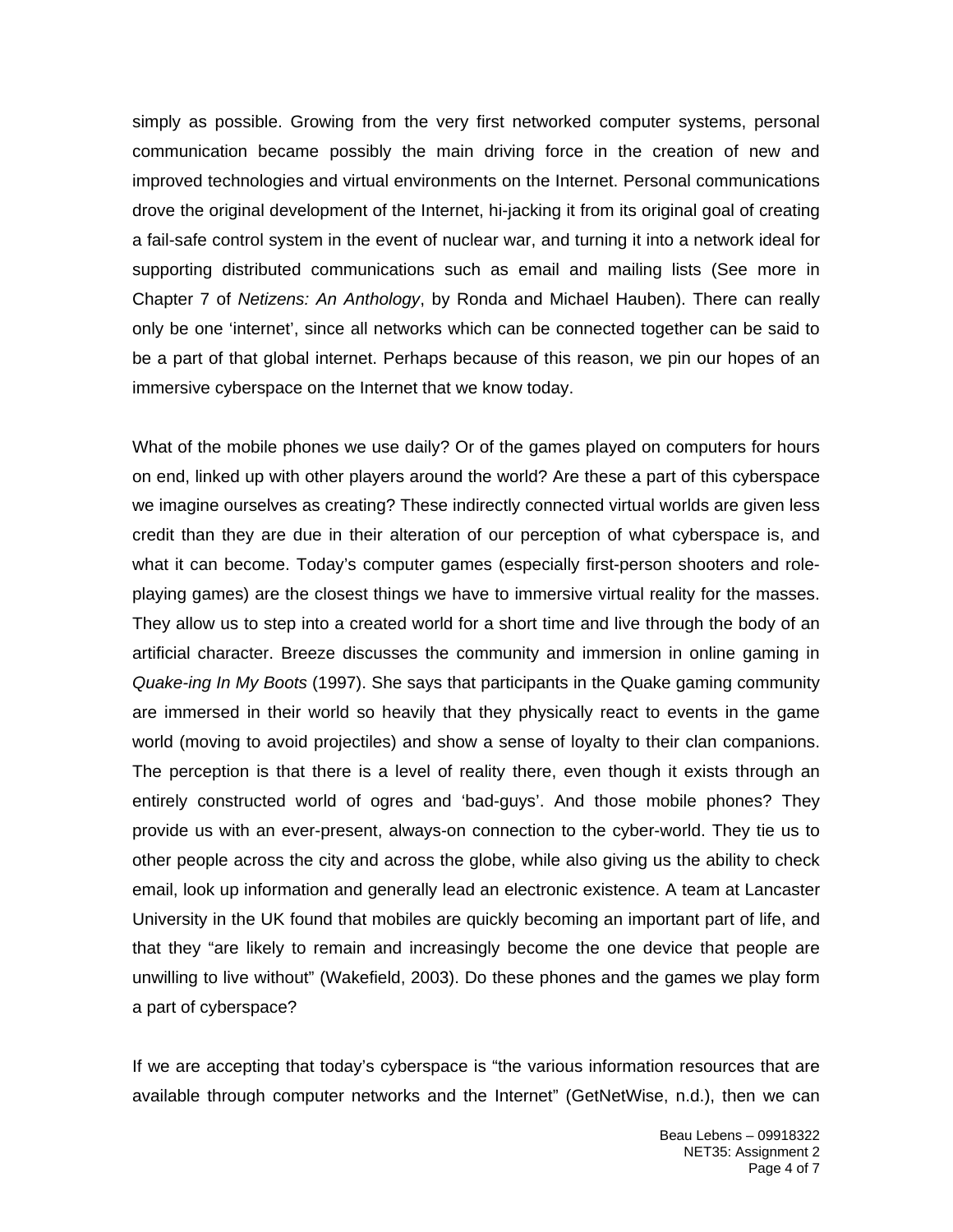extrapolate that to include mobile phone networks, which are controlled by computers, and which are being blurred into the Internet with technologies such as Web-to-SMS (see [http://www.blueskyfrog.com/\)](http://www.blueskyfrog.com/) and web-based checking of MMS (Multimedia Messaging Service) messages for those with phones not equipped to handle the format (see <http://www.optuszoo.com.au/>). Although mobile phones are not normally thought of as part of cyberspace, perhaps this actually indicates that we don't realize we are already *living in*  cyberspace. This technology has already pervaded our lives and become crucially important to many of us, yet we don't believe that it is anything 'amazing' or 'high-tech'. This is a step towards ubiquitous computing, which is a step towards living cyberspace. Mobile phones (or rather their handheld computer descendants) may well be the instrument which truly carries cyberspace into everyday life for most people.

With the Internet representing most people's current view of cyberspace, there are a number of internal elements which should be considered when attempting to define this slippery subject. Amongst the most prevalent concepts within the popular perception of the Internet (or often more accurately, the Web), are those of anonymity/flexible personas, personal power (democracy) and freedom of speech. These factors are all seen as contributing to the liberatory nature of the Internet and therefore of cyberspace. Anyone with access to the Internet can contribute to its content, and if they put their content in the right place, it is not likely to be censored or modified in any way. That content can then be viewed by any other person connected to the Internet, anywhere in the world. This freedom of speech is not available to humans in any other manner, via any other media.

Rheingold (1996) discusses democracy and the democratic potential of the Internet and related technologies (cyberspace) in *Electronic Democracy Toolkit*, where he states "[s]killfully used, new communication media can amplify the power of grassroots groups to gather critical information, organize political action, sway public opinion and guide policymaking." He talks about using the power of the Internet to communicate with others and therefore give access to more ears than are normally available to an individual (using the Internet's inherent nature of free-speech). From this, he claims that individuals can be empowered with greater democracy than through normal communicative means, which do not allow the level of many-to-many communications that the Internet does.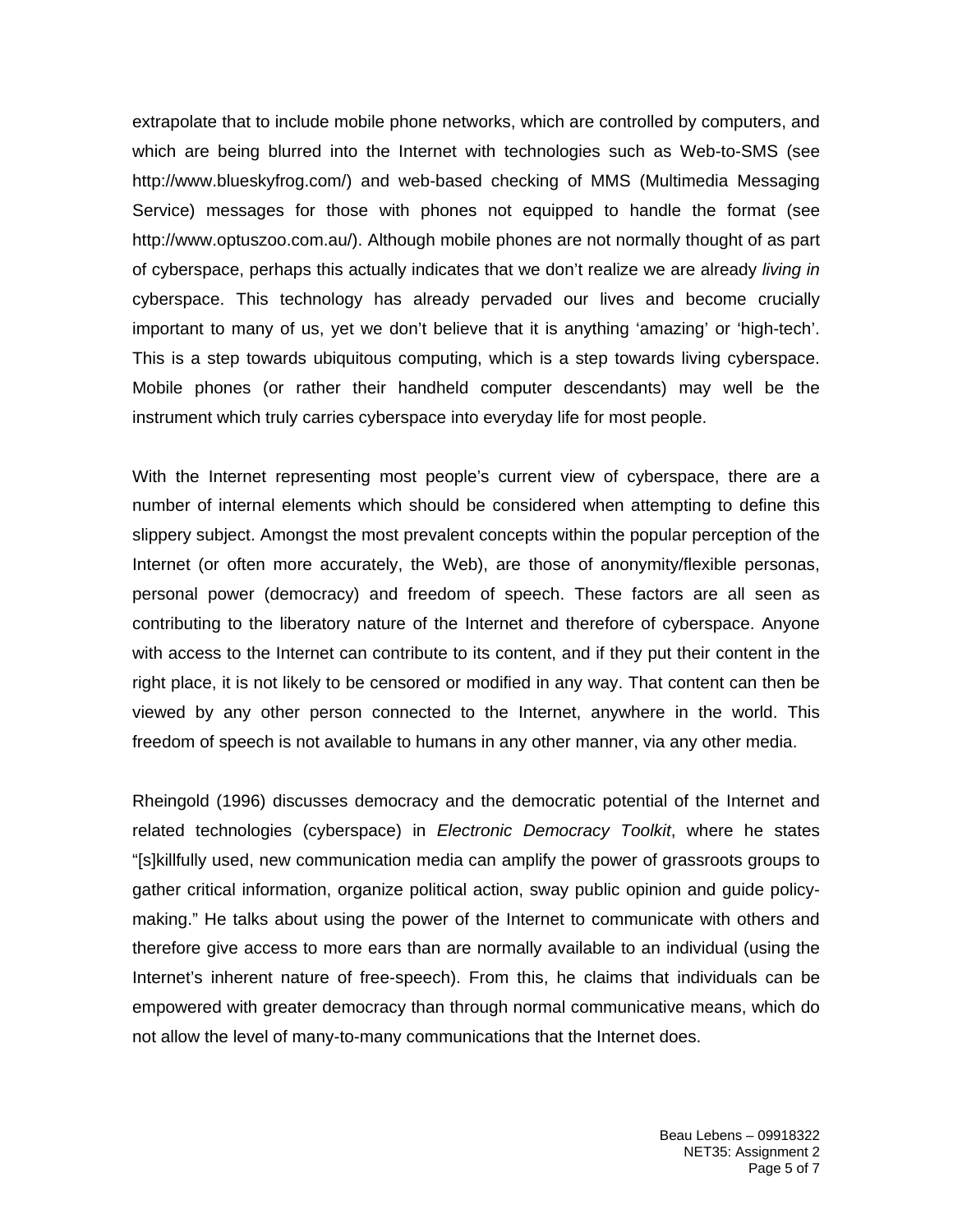Since interactions in cyberspace tend not to be face to face, there is a perceived 'flexibility' in the presentation of oneself to others. This freedom theoretically affords individuals with the opportunity of presenting a constructed self, a persona which they may 'put on' when they are in cyberspace, and 'take off' again when they return to the 'real world'. Since you are only who you *tell* people you are online, people believe that they can (and perhaps should) create an alternate identity, which may or may not be the same as their offline identity, may or may not even be the same gender or race. Bruckman (1993) says "[g]ender swapping is an extreme example of a fundamental fact: the network is in the process of changing not just how we work, but how we think of ourselves – and ultimately, who we are." This flexibility and anonymity is explored by many, and has resulted in people being wary of trusting others online, perhaps being more cautious about accepting personal than they would in a face to face meeting (where a lot of those details are immediately, visibly confirmable). Cyberspace is a constructed reality, a virtual reality. Suler's *The Two Paths of Virtual Reality* (1999) talks about how constructed worlds "do not have to recreate the actual world. Instead, they can construct imaginary environments, fantasy realms where the usual laws of reality are stretched, altered, or negated." This feature is not just true of the worlds we interact within, but of the personas we interact *as.*

Today's cyberspace appears to be largely interchangeable as a term with the Internet. We should be expanding this definition however, to include any environment which is technologically constructed and either augments or replaces our 'normal' physical environment. Within this definition we would include mobile telephones, landline telephones, computer games, pagers, electronic funds transfers (where is the money?) and even television. Under this definition, we are already living in cyberspace, even though it is evolving around us daily. The perception pushed forward, largely by science fiction movies and novels, is that the cyberspace of the future will be constructed of immersive virtual reality worlds, which may or may not represent the real world. In these simulated environments, "[y]ou appear in any form you wish: animal, vegetable, or mineral. You shape-shift between persona as you please. You walk through walls, communicate telepathically, live out a scene from a movie or book" (Suler, 1999). How long it takes to arrive in this version of cyberspace is another matter entirely, and given current technology developments, it is likely to be many years away still.